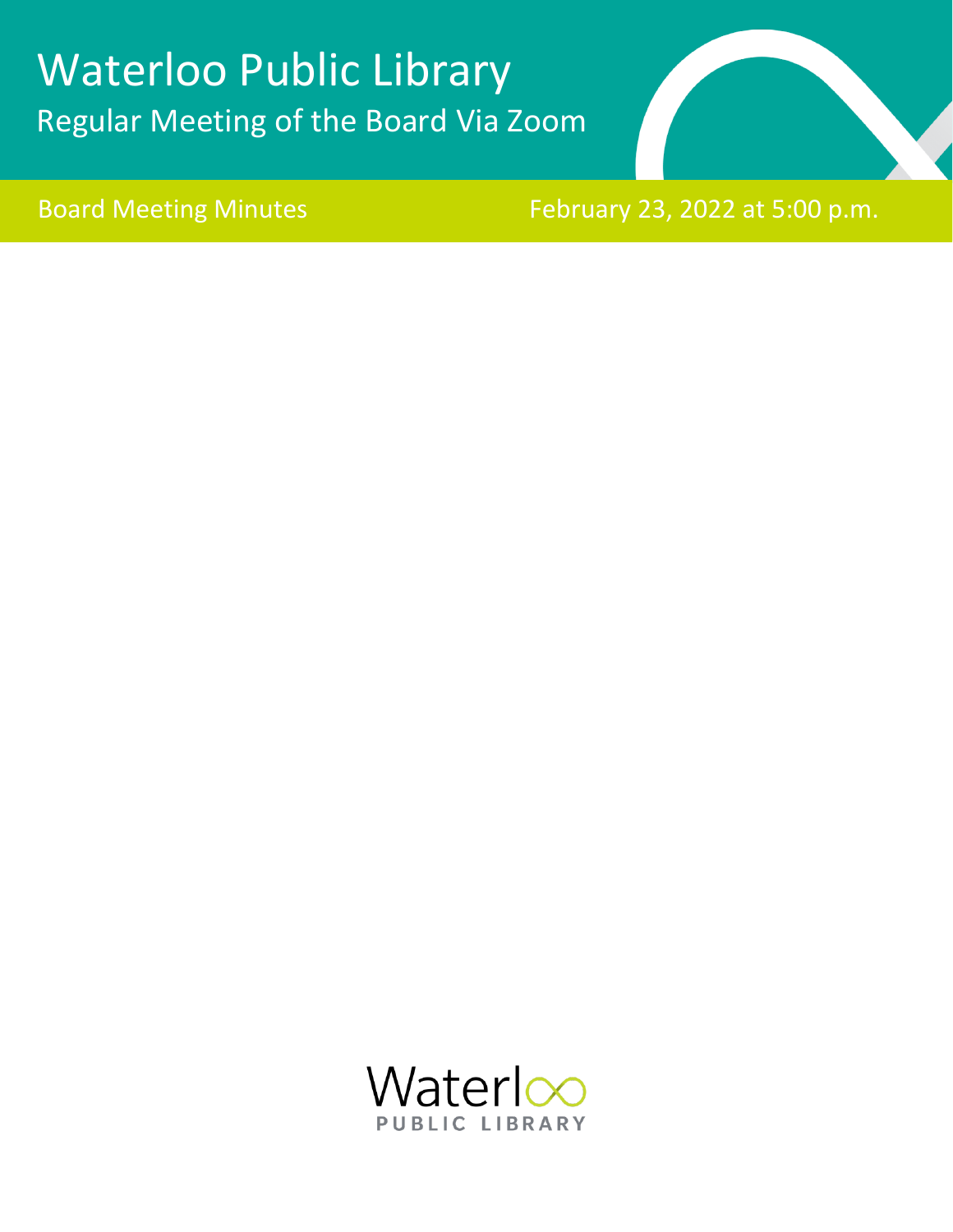**Board Members Attending:** K. Coviello (Chair); D. Charlton; R. Harder; F. Mensink; J. Murphy; J. Strong; Councillor D. Freeman

**Staff:** L. Clarke (CEO); G. Van Eek Meijers (Deputy CEO)

**Regrets:** K. McManus (Vice-Chair); I. Pandit

## **1. Call to order:**

- 1.1 Land Acknowledgment K. Coviello (Chair)
- K. Coviello (Chair) called the meeting to order.
- **2. Approval of the agenda**

**Moved by F. Mensink,** seconded by J. Murphy, that the agenda be approved as amended

 **Motion carried.**

- **3. Disclosure of pecuniary interest and the nature thereof**  None
- **4. Approval of the minutes of the regular meeting January 26, 2022**

**Moved by D. Charlton,** seconded by R. Harder, to approve the minutes of the January 26, 2022 meeting.

## **Motion carried.**

#### **5. Staff presentation – Madison Paulozza, Collections – Simply Analytics product**

Deferred

#### **6. Business arising from the minutes**

6.1 Diversity, equity and inclusion - F. Mensink

Decision made to include diversity, equity and inclusion as a standing item to Board meeting agendas

#### **7. Correspondence**

o None

#### **8. Chair update** – K. Coviello

o K. Coviello informed Board members that Mayor Dave Jaworsky has opted to not run for a third term in this year's municipal election. Mayor Jaworsky is a champion of libraries and his support for WPL is appreciated and will be missed.